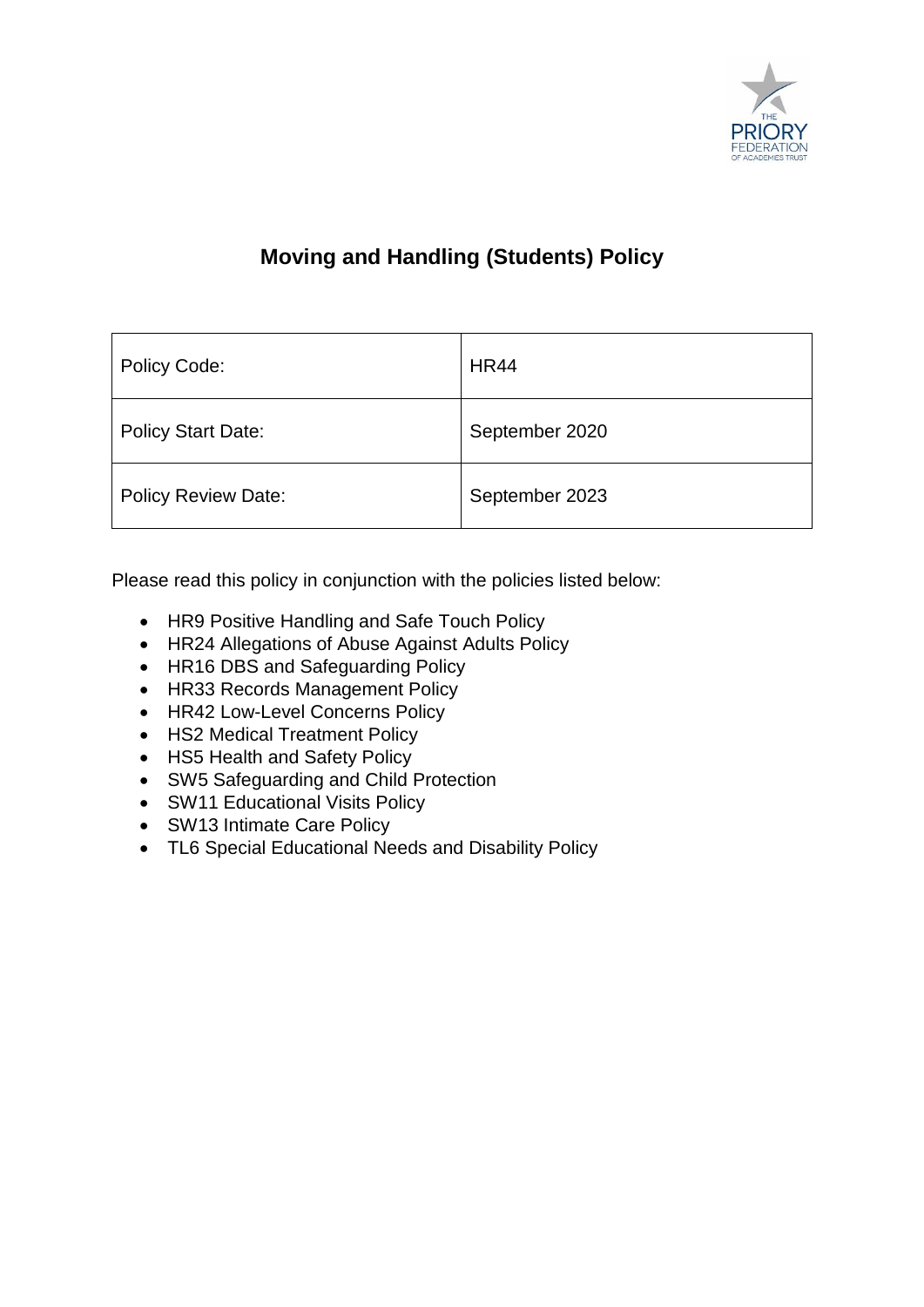

#### **1 Policy Statement**

- 1.1 The policy outlines the Trust's approach to moving and handling (students). Some disabled students and/or students with SEN may require specialist moving and handling, treatment or facilities. Students may not be able to recognise everyday hazards, communicate distress, or move around independently.
- 1.2 This policy has been written in accordance with HSE guidance and the following legislation:
	- The Health and Safety at Work etc Act 1974
	- The Management of Health and Safety at Work Regulations 1999
	- The Manual Handling Operations Regulations 1992
	- The reporting of injuries, Diseases and Dangerous Occurrences Regulations (RIDDOR) 2013
	- The Provision and Use of work Equipment Regulations 1998
- 1.3 References to the Trust or Academy within this policy specifically include all primary, secondary and special academies within the Trust, as well as the Early Years setting at the Priory Witham Academy, Priory Training, Priory Apprenticeships, Lincolnshire Teaching School Alliance and Lincolnshire Teaching School Alliance SCITT.
- 1.4 This policy does not form part of any member of staff's contract of employment and it may be amended at any time.
- 1.5 The Trust is committed to leading a mentally healthy organisation, which includes a commitment to and promotion of emotional wellbeing and mental health. Therefore, all Trust policies and procedures ensure this commitment is incorporated in order to support all staff and students. Members of staff are encouraged to speak to their line managers, and students are encouraged to speak to any member of staff, if they feel any part of this policy would affect their emotional wellbeing and mental health. Any such comments should be passed to the Trust's HR department (via [FederationHR@prioryacademies.co.uk\)](mailto:FederationHR@prioryacademies.co.uk) for appropriate consideration at the next available point in the policy review cycle.

#### **2 Roles, Responsibilities and Implementation**

2.1 The Education & Standards Committee has overall responsibility for the effective operation of this policy and for ensuring compliance with the relevant statutory framework. This committee delegates day-to-day responsibility for operating the policy and ensuring its maintenance and review to the Director of Welfare.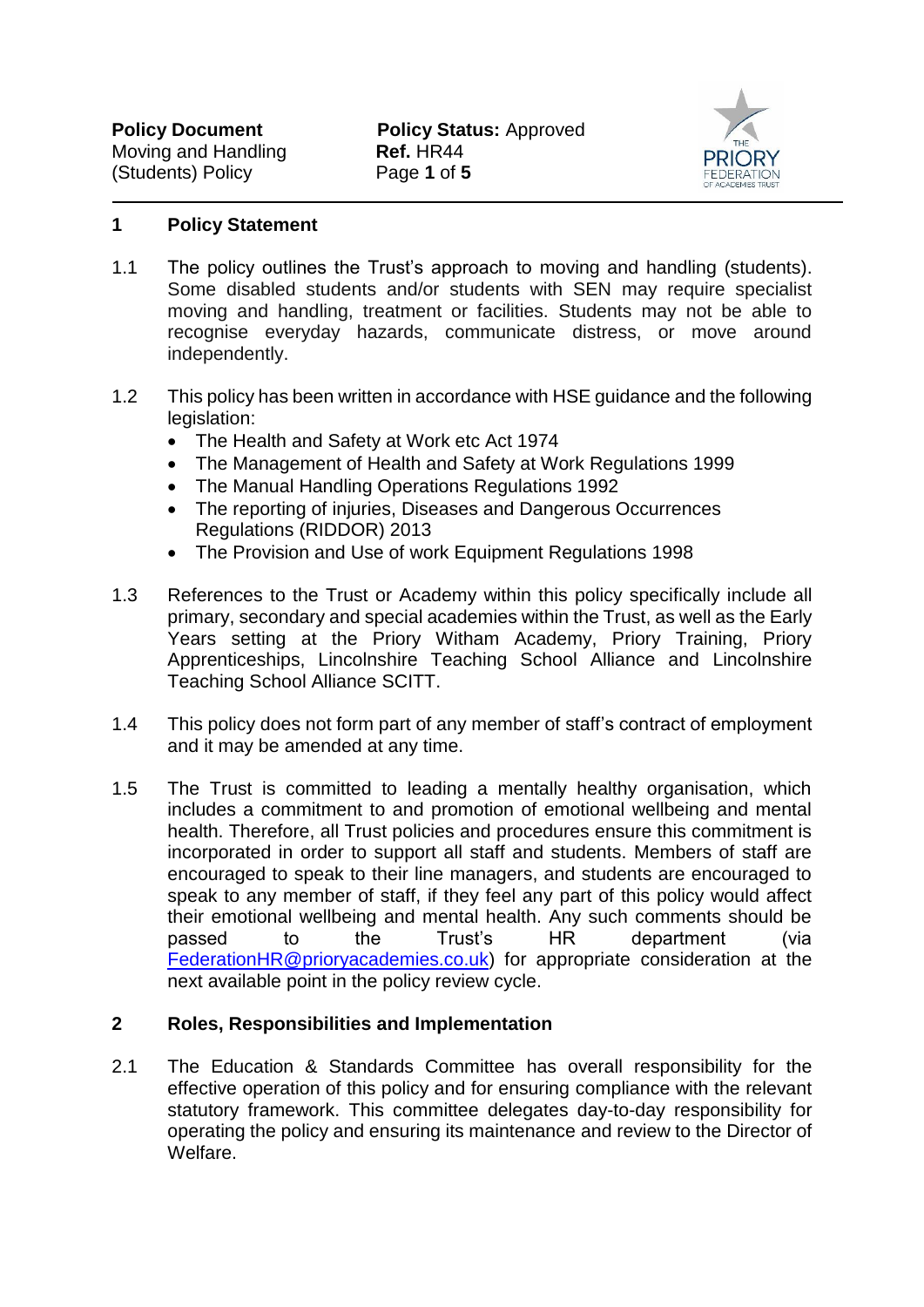

- 2.2 Leaders and Managers have a specific responsibility to ensure the fair application of this policy and all staff are responsible for supporting colleagues and ensuring its success.
- 2.3 This policy applies to all activities both on and off academy property, including educational visits, sports fixtures and any other planned activities outside of the academy grounds.

#### **3 Aims**

- 3.1 To ensure the health and safety, and wellbeing, of all students and staff in relation to moving and handling, as far as is reasonably practical.
- 3.2 To enable staff to comply with their legal duties of care, with relation to moving and handling.
- 3.3 To ensure the focus is on enabling, not prohibiting, student participation.

#### **4 Definition**

4.1 'Moving and Handling' is a term used to refer to the manual handling of people. Manual handling is defined as 'the transporting or supporting of any load by hand or bodily force' (Manual Handling Operations Regulations, 1992). This includes lifting, pushing, pulling, putting down, carrying and moving. In effect, any activity that requires an individual to lift, move or support a load, will be classified as a manual handling task. 'Load' is not limited to inanimate objects - it includes people and animals.

#### **5 Staff Training**

- 5.1 Only staff who have received moving and handling training can undertake any moving and handling activities.
- 5.2 Training must be refreshed every two years.

#### **6 Moving and Handling Coordinator**

- 6.1 Where necessary, each academy will identify a member of staff who will take on the role of 'Moving and Handling Coordinator'. This individual will be responsible for:
	- the assessment of the moving and handing needs of students in the academy (on entry to the academy and as and when changes occur);
	- the writing of moving and handling risk assessments and subsequent moving and handling plans. This will be done is liaison with parents/carers, the student (where possible) and health professionals (where applicable);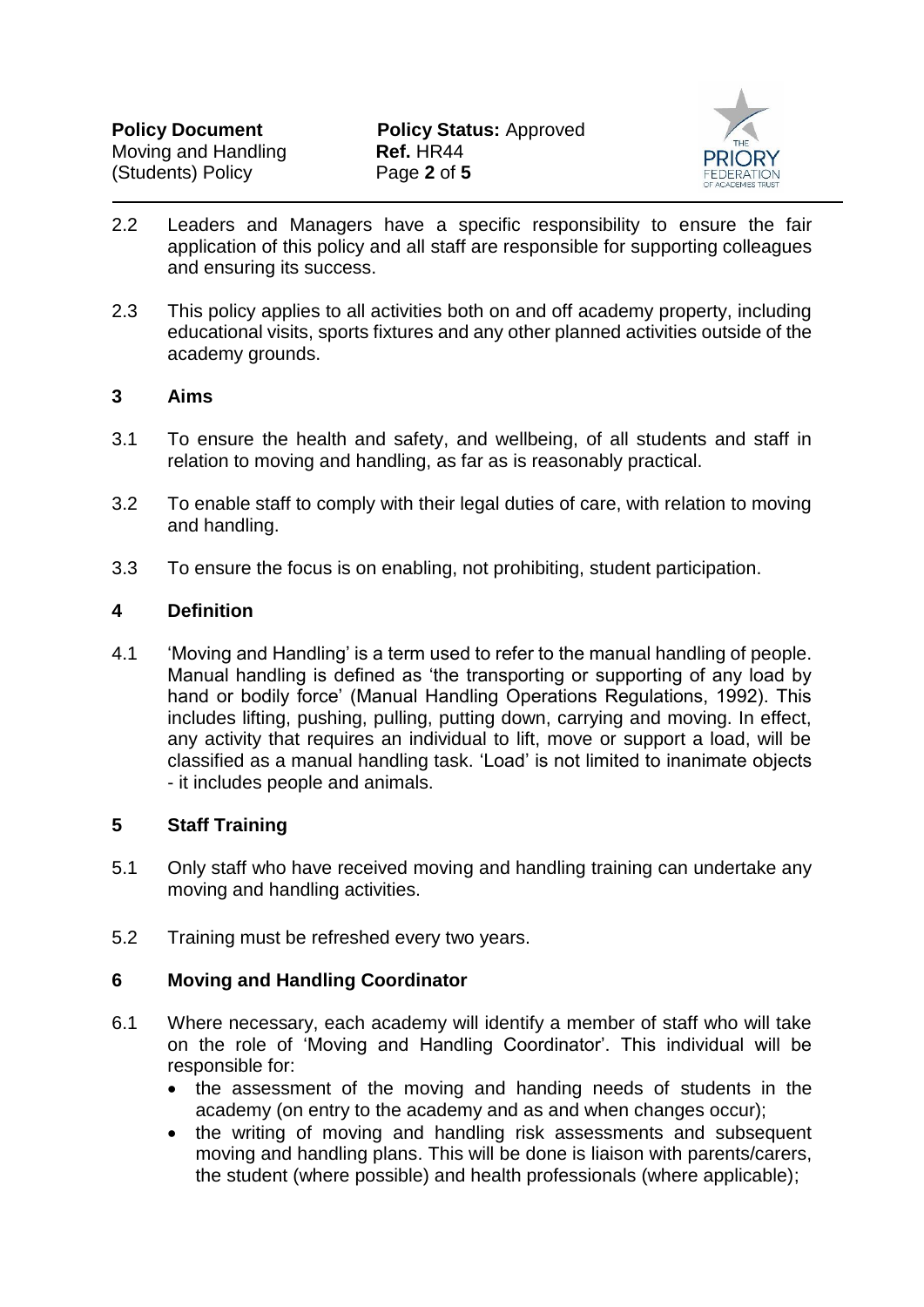

- the coordination (and delivery where possible) of moving and handling training (induction training for new staff, refresher training and bespoke training for staff as and when the need arises);
- competency checks on staff to ensure maintenance of their skills and compliance in relation to the policy legislation and guidelines;
- the maintenance of written risk assessment records; and
- ensure that the academy has the necessary equipment.

#### **7 Guidelines**

- 7.1 Whenever possible, manual lifting should be avoided and if possible heavy loads should be moved by sliding rather than lifting. Where lifting cannot be eliminated, it is important to ensure safe moving and handling procedures are in place. In every situation where moving and handling is unavoidable and a potential risk has been identified, then a risk assessment needs to be completed.
- 7.2 The following guidelines must be followed in all moving and handling situations:
	- 1. If you are moving a pupil, tell them what you are going to do before you start.
	- 2. Ensure that the transfer route and surface is stable and clear of objects.
	- 3. Two people are required for any hoisting transfer.
	- 4. Ensure the transfer is over the shortest distance possible.
	- 5. Implement the principles for safer moving and handling
		- Plan and prepare
		- Keep close to the load
		- Create and maintain a stable base
		- Moderately flex back, hips & knees
		- Use a secure hold
		- Avoid twisting
		- Lead with the head
		- Move smoothly
	- 6. A correct lift should be used at all times.
	- 7. Any pain or injury should be reported to the Moving and Handling Coordinator.

#### **8 Staff responsibilities**

- 8.1 It is a member of staff's legal duty to take reasonable care of their own health and safety and that of others who may be affected by what they do or not do.
- 8.2 Staff must therefore:
	- work within their own limitations and not carry out any activity for which they are not competent;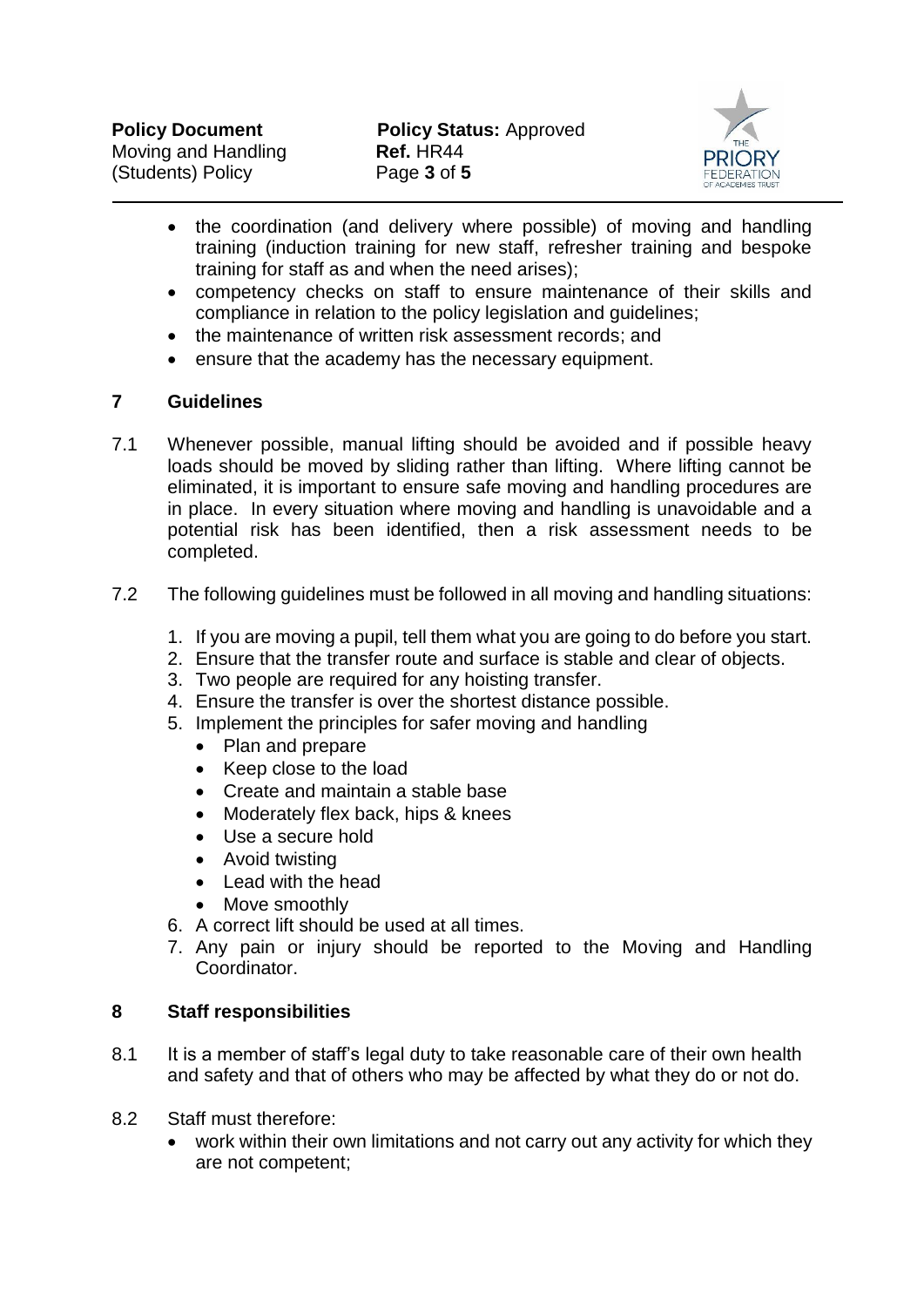

- co-operate with their line manager in performing risk assessments for moving and handling;
- look out for hazards and report any accidents, incidents and near-misses in line with the Trust's reporting procedures;
- use equipment provided e.g. hoists;
- follow safe working practices:
- not interfere with or misuse any equipment or aids that have been provided;
- not use any equipment for which they have not received appropriate training;
- follow training and instructions provided on moving and handling e.g. moving and handling protocols, person handling plans and guidance from training courses;
- wear suitable clothing and footwear for moving and handling (whilst still complying with the dress code); and
- report pregnancy or any medical conditions which may affect their ability to perform moving and handling tasks.
- 8.3 Staff must report any unsafe situations to the Moving and Handling Coordinator and/or the Health and Safety Liaison. This includes things such as:
	- faulty equipment which should be labelled and immediately taken out of use;
	- unsafe working practices; and
	- environmental problems.

#### **9 Safeguarding**

- 9.1 If a member of staff has any concerns about a student's reaction to the moving and handling process, or they notice anything during the procedure which causes concern they must follow the academy's safeguarding procedures and report their concerns immediately.
- 9.2 If a student makes an allegation against an adult working at the school, this must be reported in accordance with The Trust's safeguarding procedures. Please refer to HR24 Allegations of Abuse Against Staff Policy.
- 9.3 An adult who has concerns about the conduct of a colleague at the Academy must report this to the Headteacher or the Academy DSL. If the concern is about the Headteacher it should be reported to the Chief Executive. Please refer to HR24 Allegations of Abuse Against Staff Policy for reporting procedures.

#### **10 Policy Change**

10.1 This policy may only be amended or withdrawn by the Priory Federation of Academies Trust.